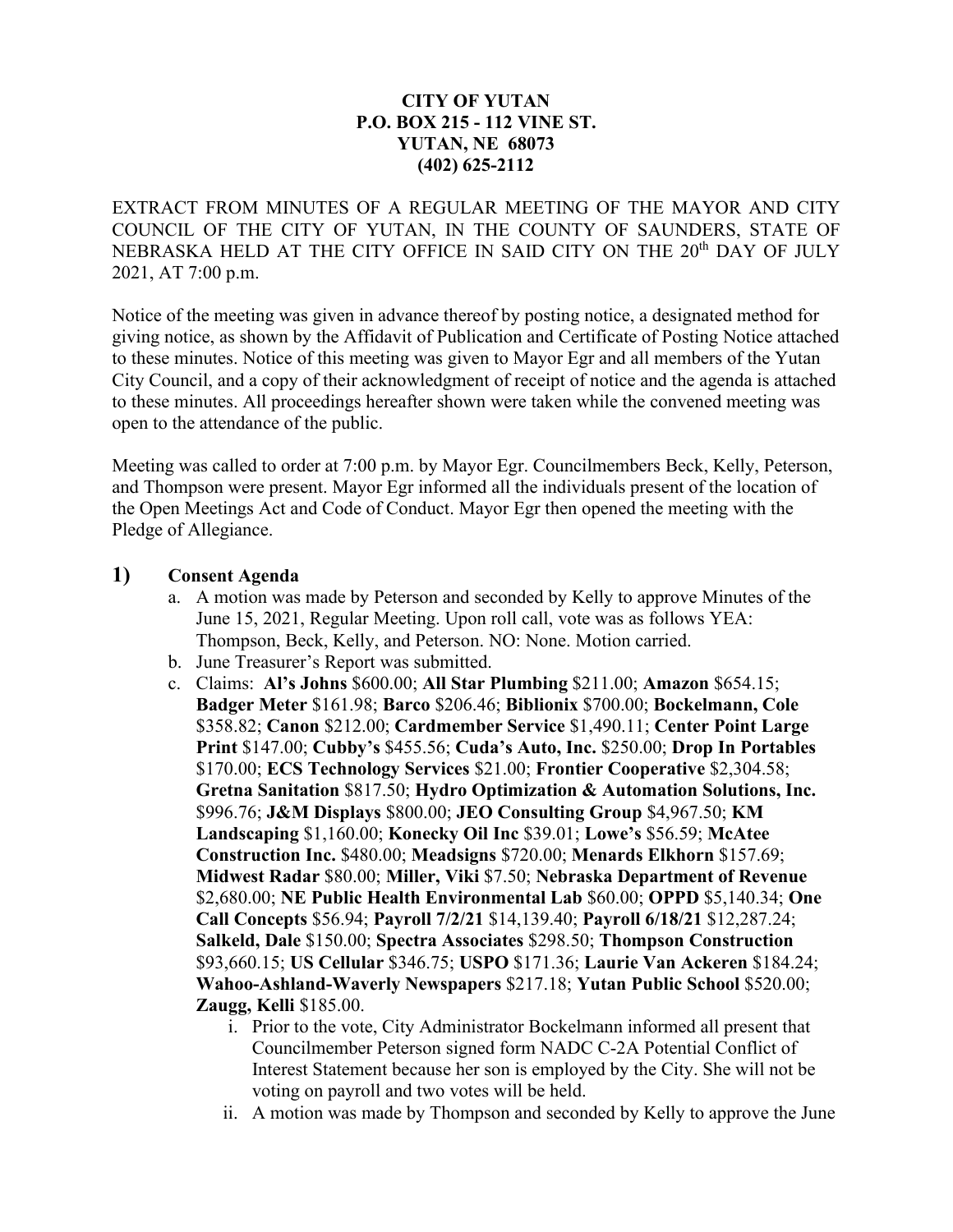Treasurer's report and claims including payroll. Upon roll call, vote was as follows YEA: Thompson, Beck, and Kelly. NO: None. ABSTAIN: Peterson. Motion carried.

iii. A motion was made by Thompson and seconded by Kelly to approve the claims excluding payroll. Upon roll call, vote was as follows YEA: Thompson, Beck, Kelly, and Peterson. NO: None. Motion carried.

# **2) Open Discussion from Public**

a. James Weinberger of 15 Pinecrest Drive addressed the Mayor and Council. He stated County Road 5 is a mess. He has approached two Council Members previously with his concerns. There is a tree and light pole causing a blind spot on this road. He feels it needs to be made safer and cleaner by the City. He would like his concerns to be addressed. Mayor Egr agreed to meet with Mr. Weinberger later this week to travel the road and view his concerns.

# **3) Presentations from Guests**

a. None

# **4) Ordinances and Public Hearings**

- a. Application to Replat Parcel Number 003878002 into Lots 1-8, Mason Acres II
	- i. Applicant Presentation did not occur as applicant declined to speak.
	- ii. Staff Report was present by City Administrator Bockelmann. He stated staff recommends approving the Replat if the following contingencies were met: NDEE approval of well/septic systems for each lot, the addition of ROW dedication language to the final plat, a finalized subdivision agreement, a finalized maintenance agreement, and the addition of setback lines on the preliminary plat.
	- iii. A Public Hearing was opened by Mayor Egr at 7:08 p.m. No comments were made, and the Public Hearing was closed by Mayor Egr at 7:09 p.m.
	- iv. Consideration of Waivers
	- v. Resolution 2021-5: A Motion to approve Resolution 2021-5 contingent upon the items stated by Bockelmann was made by Kelly and seconded by Peterson. Upon roll call, vote was as follows: YEA: Beck, Kelly, and Peterson. NO: None. ABSTAIN: Thompson. Motion carried.

## **5) Resolutions**

a. None

# **6) Other Action Items**

- a. Change Order #5 for 5th Street/Hillside Ave. A Motion to approve Change Order #5 and Pay Application #4 for 5th Street/Hillside Ave. Water Main Project was made by Thompson and seconded by Beck. Upon roll call, vote was as follows: YEA: Thompson, Beck, Kelly, and Peterson. NO: None. Motion carried.
- b. Authorization of Expenditure of \$27,408 for Sewer Lining by Johnson Services. A Motion to authorize expenditure of \$27,408 for sewer lining by Johnson Services was made by Thompson and seconded by Peterson. Upon roll call, vote was as follows: Thompson, Beck, Kelly, and Peterson YEA: NO: none. Motion carried.
- c. Review and Approval of Lift Station Pump Upgrade Design. City Administrator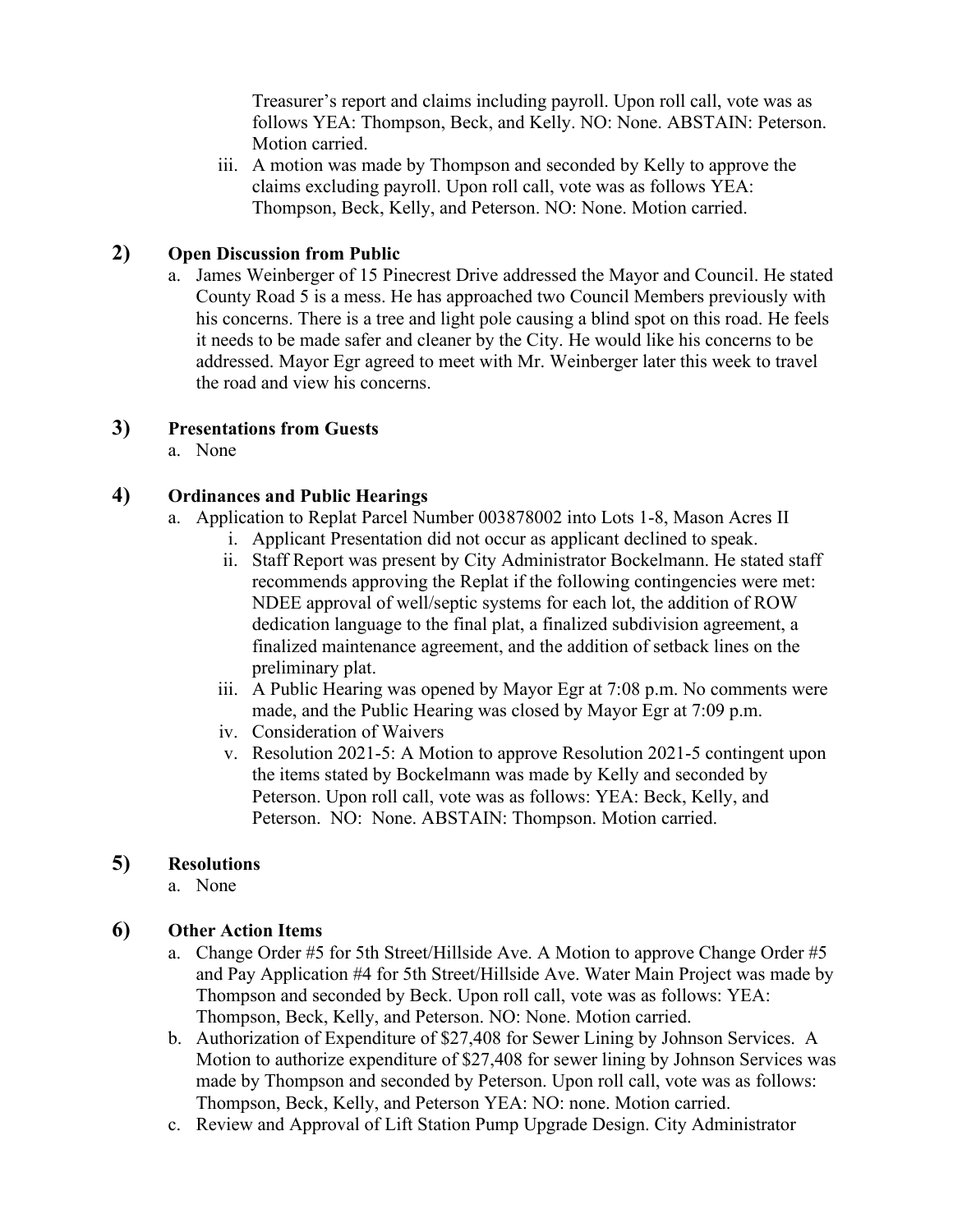Bockelmann is waiting on guidance on expenditure of American Rescue Plan Act (ARPA) funds from the Department of the Treasury before proceeding with the List Station Upgrade. No vote was taken.

- d. Discussion and Possible Action on Proposed Work at Hayes and Itan Ballfields. Councilmember Thompson explained the two bids submitted by Mack Bros. Groundskeeping in the amounts of \$16,956.25 and \$13,323.75 are for basic maintenance at the ballfields. He reviewed the bids in detail and stated some of the items on the lower bid are unnecessary and it should cost under ten thousand. He believes the money can come from the CRA. He would like to put a concession stand at Hayes Field. He says he has volunteers for materials and labor; he believes it can be constructed for under \$100,000. Councilmember Peterson expressed concern the volunteer plan will fall through and the cost will defer to the City. Councilmember Thompson stated he is willing to sign a volunteer agreement. Councilmember Peterson expressed the desire to rent out the fields to other leagues and use those funds for improvements. City Administrator Bockelmann stated the CRA should have enough finds to cover some improvements. Councilmember Thompson would like an architect to draw concession stand plans. Councilmember Peterson inquired if there was anywhere else in parks we should be spending money. A motion was made by Kelly and seconded by Peterson to approve the bid for Hayed field in the amount of \$16,956.25. Upon roll call vote was as follows: YEA: Thompson, Beck, Kelly, and Peterson. No: None. Motion carried.
- e. Acceptance of bid for \$6,550.00 from Sunny Communications, Inc for police radios. City Administrator Bockelmann explained the Police Department received an insurance payment for a broken radio in the amount of \$5,243.65. This amount will be put toward new radios. A motion to accept bid for \$6,550.00 from Sunny Communications, Inc for police radios was made by Peterson and seconded by Thompson. Upon roll call, vote was as follows: YEA: Thompson, Beck, Kelly, and Peterson. NO: None. Motion carried.

### **7) Discussion Items**

a. Discussion with Community Energy on Possible Zoning Text Amendment to Allow Commercial Solar Conversion System (CSCS) within the TA Zoning District. City Administrator Bockelmann reviewed the proposed Zoning Text Amendment allowing a certain number of solar panels in our jurisdiction (ETJ). The requirements will be less than 50 acres and pre-approved project by Saunders County. Councilmember Thompson feels this would set a precedent and the City would not be able to prevent future energy project development in the City's ETJ. Councilmember Peterson expressed concern due diligence was not done to ensure the project would not be in the ETJ. Page Bolin with Community Energy addressed the Council's questions. She stated the landowner with property in the ETJ really wants to be a part of this project. The error with not knowing the project would be in Yutan's ETJ was a mistake made due to inaccurate maps. If the landowner's property in the ETJ is included in this project, they will have 40-50 acres in the project as opposed to approximately 20 without using land in the ETJ. Councilmember Peterson feels it does not make sense this landowner did not know or disclose their property was in the ETJ. David Levy, Counsel for Platteview Solar and Community Energy, said in his professional experience most landowners do not realize they are in city jurisdiction when they are so far outside corporate limits. He also addressed Councilmember Thompson's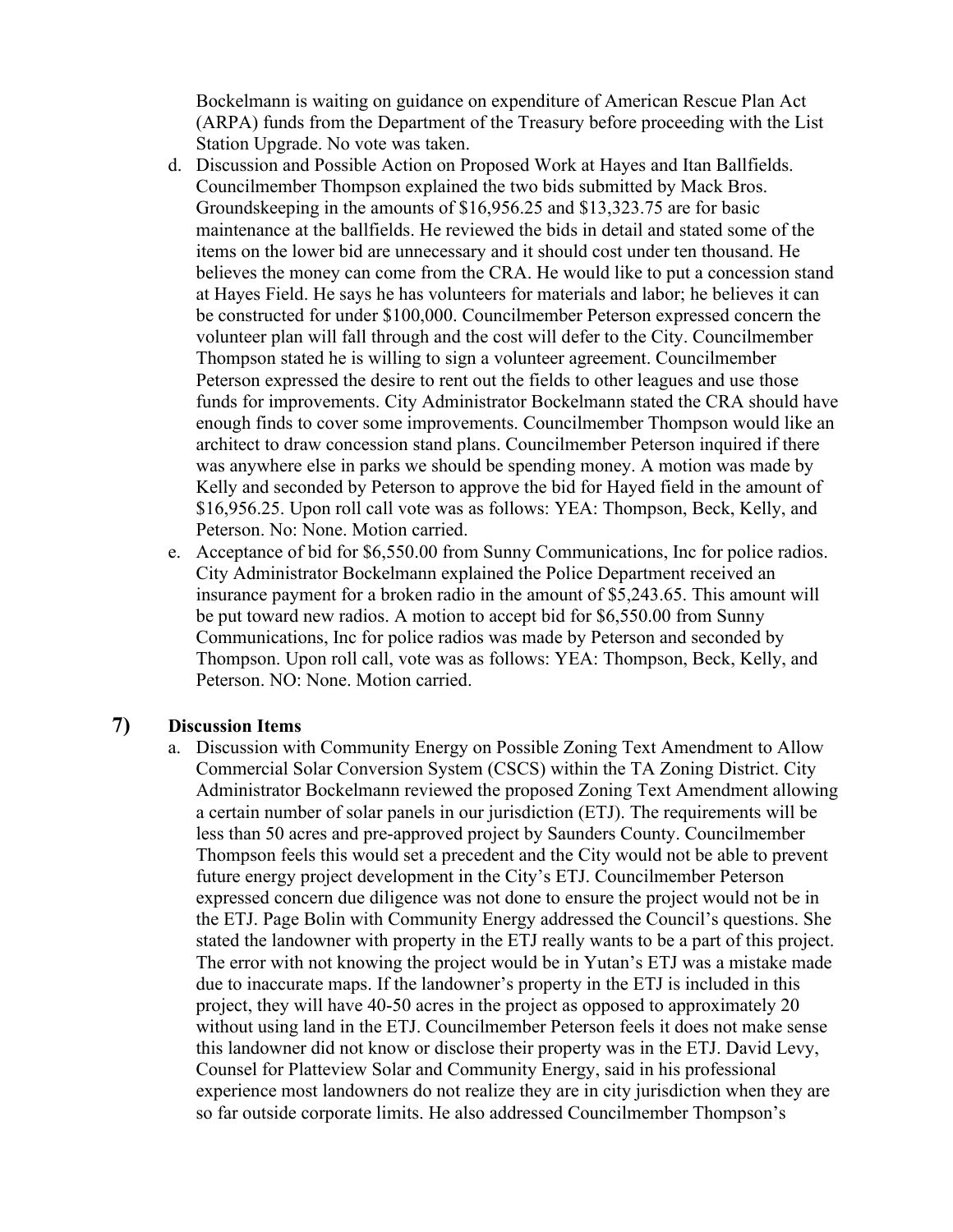concern about setting a precedent for future construction of utility projects. Mr. Levy said there is not enough capacity on the transmission system to add more utility structures to the system without spending tens of millions of dollars. Michaela Valentin with OPPD explained future projects will not be in this area as they will be much larger, and the system cannot handle larger scale projects. She also explained it does not make sense to have multiple large-scale projects in the same area. Councilmember Peterson inquired about the length of the land lease and Page Bolin said it was 35-40 years. David Levy explained the decommissioning plan for the project is part of the conditional use permit. Councilmember Thompson expressed concern about Community Energy no longer being in business when the decommissioning is to take place and the burden falling on taxpayers. David Levy and Page Bolin explained there is a security bond backed by a large bank which covers 110% of the decommissioning cost. This amount is reviewed every five years by an independent, third- party engineer, and adjusted as necessary. In the unlikely event Community Energy fails to decommission this project, the City will receive the bond money and not incur any financial damages. David Levy explained this project is approved and can no longer be contested through the courts. He believes the project being in the City's ETJ benefits the City because it makes the City party to the decommissioning.

b. Discussion on FY21-22 Budget. City Administrator Bockelmann discussed changes in the budget draft: general fund, keno, ARPA, lift station upgrade, valuations, building permit revenue decrease, and police and library wages. The next budget meeting is in August. All funds have a surplus except general and street. Council discussed the need to increase police wages. City Administrator Bockelmann said Police Chief Hannan is working on a survey of current officers to see what would encourage them to work more shifts. A decision on increasing wages will be made at a later date, pending the results of the officer survey.

## **8) Supervisor's Reports**

- a. Library Director's Report was submitted.
- b. Police Department's Report was submitted.
- c. Maintenance Department Supervisor's Report was submitted.
- d. City Administrator's Report was submitted and reviewed.

## **9) Council Discussions**

- a. Councilmember Peterson said there are ruts in the alley on  $4<sup>th</sup> \& V$ ine. She would like to see rock put in the alley as it is used by several residents to access garages.
- b. Councilmember Thompson said he has loads of rock available in his shop for a drainage area within City right-of-way. The City can have the rock if Tom wants to come take it.
- c. Councilmember Thompson asked if Thompson Construction can do a better job of cleaning up the project area on the weekends. He understands it not being done every day but feels the mess should not be left all weekend.

### **Meeting Adjourned at 8:30 P.M.**

Next regular meeting of the Yutan city Council will be held August 17, 2021 at 7:00pm.